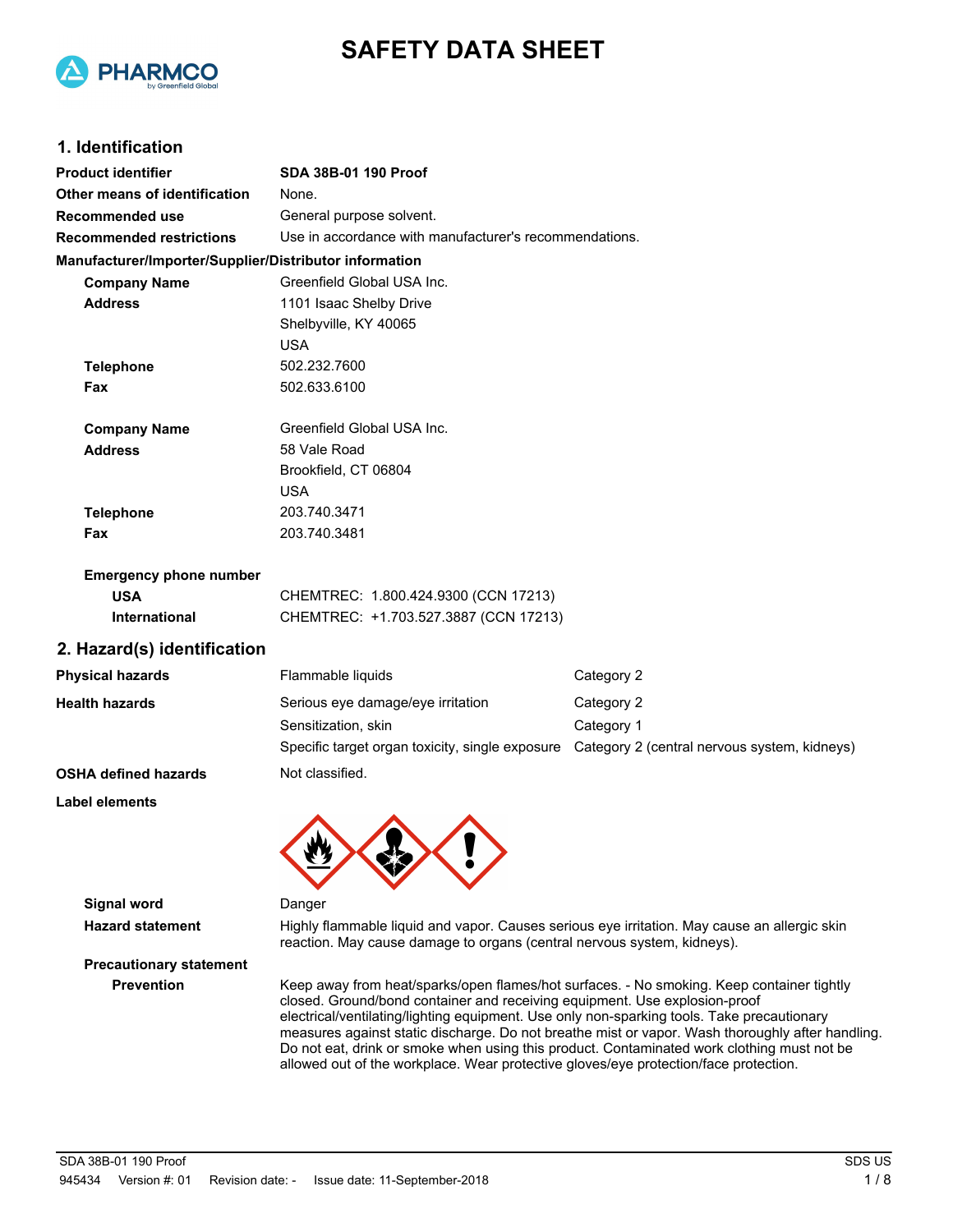| exposed or concerned: Call a poison center/doctor. In case of fire: Use appropriate media to<br>extinguish.            | If on skin (or hair): Take off immediately all contaminated clothing. Rinse skin with water/shower.<br>If skin irritation or rash occurs: Get medical advice/attention. Wash contaminated clothing before<br>reuse. If in eyes: Rinse cautiously with water for several minutes. Remove contact lenses, if<br>present and easy to do. Continue rinsing. If eye irritation persists: Get medical advice/attention. If |
|------------------------------------------------------------------------------------------------------------------------|----------------------------------------------------------------------------------------------------------------------------------------------------------------------------------------------------------------------------------------------------------------------------------------------------------------------------------------------------------------------------------------------------------------------|
| Store in a well-ventilated place. Keep cool. Store locked up.<br><b>Storage</b>                                        |                                                                                                                                                                                                                                                                                                                                                                                                                      |
| Dispose of contents/container in accordance with local/regional/national/international regulations.<br><b>Disposal</b> |                                                                                                                                                                                                                                                                                                                                                                                                                      |
| Hazard(s) not otherwise<br>None known.<br>classified (HNOC)                                                            |                                                                                                                                                                                                                                                                                                                                                                                                                      |
| <b>Supplemental information</b><br>None.                                                                               |                                                                                                                                                                                                                                                                                                                                                                                                                      |

# **3. Composition/information on ingredients**

#### **Mixtures**

| <b>Chemical name</b> | <b>CAS number</b> | %               |
|----------------------|-------------------|-----------------|
| Ethyl alcohol        | 64-17-5           | $91.08 - 98.50$ |
| Camphor              | 76-22-2           | $1.45 - 1.50$   |
| Water                | 7732-18-5         | $0.00 - 7.47$   |
|                      |                   |                 |

**Composition comments** All concentrations are in percent by weight unless otherwise indicated.

| 4. First-aid measures                                                        |                                                                                                                                                                                                                                                                                                                                                      |
|------------------------------------------------------------------------------|------------------------------------------------------------------------------------------------------------------------------------------------------------------------------------------------------------------------------------------------------------------------------------------------------------------------------------------------------|
| <b>Inhalation</b>                                                            | Move to fresh air. Call a physician if symptoms develop or persist.                                                                                                                                                                                                                                                                                  |
| <b>Skin contact</b>                                                          | Remove contaminated clothing immediately and wash skin with soap and water. In case of<br>eczema or other skin disorders: Seek medical attention and take along these instructions.                                                                                                                                                                  |
| Eye contact                                                                  | Immediately flush eyes with plenty of water for at least 15 minutes. Remove contact lenses, if<br>present and easy to do. Continue rinsing. Get medical attention if irritation develops and persists.                                                                                                                                               |
| Ingestion                                                                    | Rinse mouth. Get medical attention if symptoms occur.                                                                                                                                                                                                                                                                                                |
| <b>Most important</b><br>symptoms/effects, acute and<br>delayed              | Narcosis. Headache. Behavioral changes. Decrease in motor functions. Severe eye irritation.<br>Symptoms may include stinging, tearing, redness, swelling, and blurred vision. Coughing. May<br>cause an allergic skin reaction. Dermatitis. Rash.                                                                                                    |
| Indication of immediate<br>medical attention and special<br>treatment needed | Provide general supportive measures and treat symptomatically. Thermal burns: Flush with water<br>immediately. While flushing, remove clothes which do not adhere to affected area. Call an<br>ambulance. Continue flushing during transport to hospital. Keep victim under observation.<br>Symptoms may be delayed.                                 |
| <b>General information</b>                                                   | Take off all contaminated clothing immediately. If you feel unwell, seek medical advice (show the<br>label where possible). Ensure that medical personnel are aware of the material(s) involved, and<br>take precautions to protect themselves. Wash contaminated clothing before reuse. Show this<br>safety data sheet to the doctor in attendance. |
| 5. Fire-fighting measures                                                    |                                                                                                                                                                                                                                                                                                                                                      |
| Suitable extinguishing media                                                 | Water fog. Alcohol resistant foam. Dry chemical powder. Carbon dioxide (CO2).                                                                                                                                                                                                                                                                        |
| Unsuitable extinguishing<br>media                                            | Do not use water jet as an extinguisher, as this will spread the fire.                                                                                                                                                                                                                                                                               |
| Specific hazards arising from                                                | Vapors may form explosive mixtures with air. Vapors may travel considerable distance to a source                                                                                                                                                                                                                                                     |

so without risk. Use water spray to keep fire-exposed containers cool.

In case of fire and/or explosion do not breathe fumes. Move containers from fire area if you can do

of ignition and flash back. During fire, gases hazardous to health may be formed. Combustion products may include: carbon oxides. **Specific hazards arising from the chemical**

**Special protective equipment** Self-contained breathing apparatus and full protective clothing must be worn in case of fire. **and precautions for firefighters**

**Fire fighting equipment/instructions**

**Specific methods** Use standard firefighting procedures and consider the hazards of other involved materials.

**General fire hazards** Highly flammable liquid and vapor.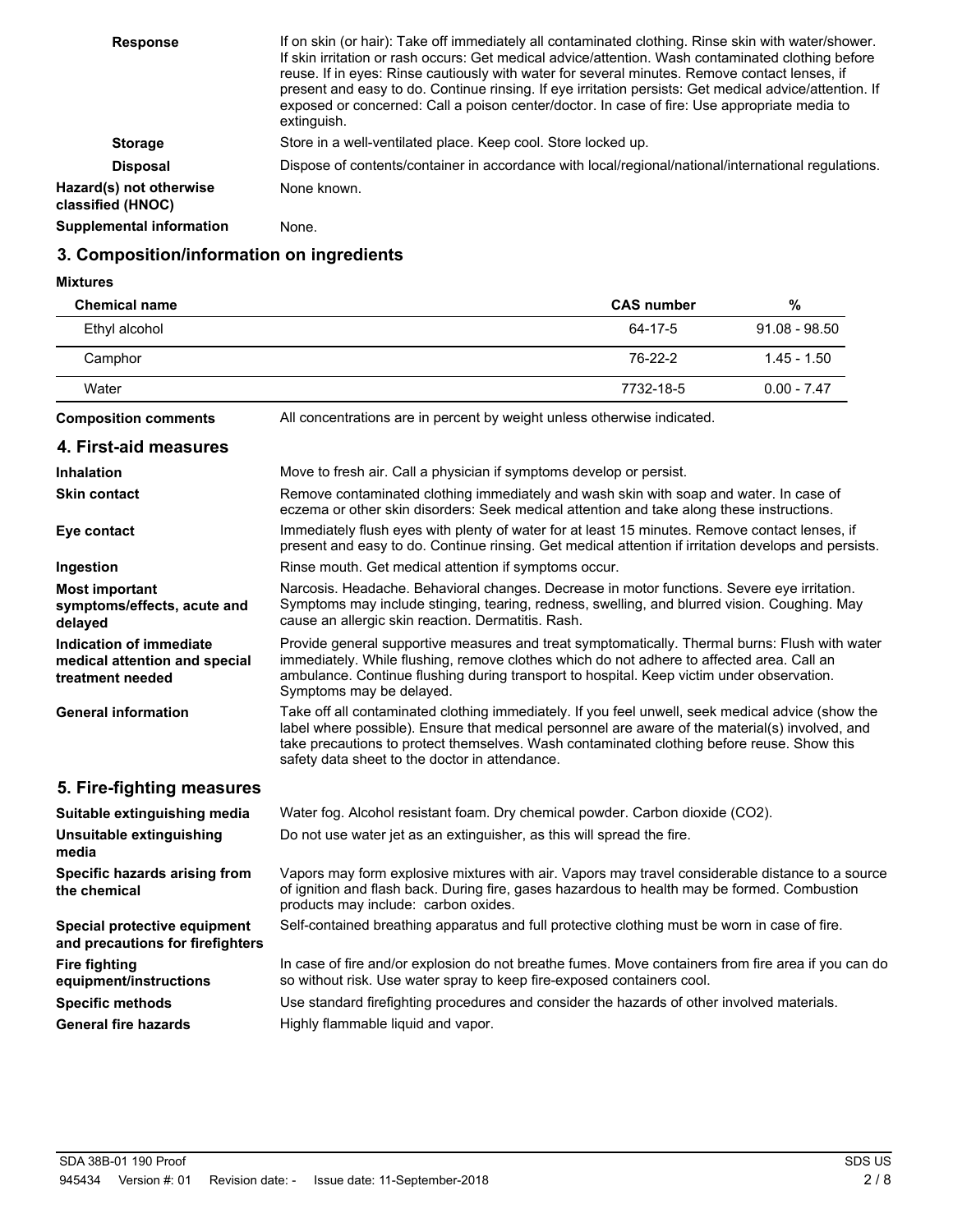### **6. Accidental release measures**

| Personal precautions,<br>protective equipment and<br>emergency procedures | Keep unnecessary personnel away. Keep people away from and upwind of spill/leak. Eliminate all<br>ignition sources (no smoking, flares, sparks, or flames in immediate area). Wear appropriate<br>protective equipment and clothing during clean-up. Do not breathe mist or vapor. Do not touch<br>damaged containers or spilled material unless wearing appropriate protective clothing. Ventilate<br>closed spaces before entering them. Local authorities should be advised if significant spillages<br>cannot be contained. For personal protection, see section 8 of the SDS.                                                   |
|---------------------------------------------------------------------------|--------------------------------------------------------------------------------------------------------------------------------------------------------------------------------------------------------------------------------------------------------------------------------------------------------------------------------------------------------------------------------------------------------------------------------------------------------------------------------------------------------------------------------------------------------------------------------------------------------------------------------------|
| <b>Methods and materials for</b><br>containment and cleaning up           | Eliminate all ignition sources (no smoking, flares, sparks, or flames in immediate area). Keep<br>combustibles (wood, paper, oil, etc.) away from spilled material. Take precautionary measures<br>against static discharge. Use only non-sparking tools. The product is completely soluble in water.                                                                                                                                                                                                                                                                                                                                |
|                                                                           | Large Spills: Stop the flow of material, if this is without risk. Dike the spilled material, where this is<br>possible. Use a non-combustible material like vermiculite, sand or earth to soak up the product<br>and place into a container for later disposal. Following product recovery, flush area with water.                                                                                                                                                                                                                                                                                                                   |
|                                                                           | Small Spills: Absorb with earth, sand or other non-combustible material and transfer to containers<br>for later disposal. Wipe up with absorbent material (e.g. cloth, fleece). Clean surface thoroughly to<br>remove residual contamination.                                                                                                                                                                                                                                                                                                                                                                                        |
|                                                                           | Never return spills to original containers for re-use. For waste disposal, see section 13 of the SDS.                                                                                                                                                                                                                                                                                                                                                                                                                                                                                                                                |
| <b>Environmental precautions</b>                                          | Avoid discharge into drains, water courses or onto the ground.                                                                                                                                                                                                                                                                                                                                                                                                                                                                                                                                                                       |
| 7. Handling and storage                                                   |                                                                                                                                                                                                                                                                                                                                                                                                                                                                                                                                                                                                                                      |
| <b>Precautions for safe handling</b>                                      | Do not handle, store or open near an open flame, sources of heat or sources of ignition. Protect<br>material from direct sunlight. Explosion-proof general and local exhaust ventilation. Take<br>precautionary measures against static discharges. All equipment used when handling the product<br>must be grounded. Use non-sparking tools and explosion-proof equipment. Avoid contact with<br>eyes, skin, and clothing. Avoid prolonged exposure. When using, do not eat, drink or smoke. Wear<br>appropriate personal protective equipment. Wash hands thoroughly after handling. Observe good<br>industrial hygiene practices. |
| Conditions for safe storage,<br>including any incompatibilities           | Store locked up. Keep away from heat, sparks and open flame. Prevent electrostatic charge<br>build-up by using common bonding and grounding techniques. Store in a cool, dry place out of<br>direct sunlight. Store in tightly closed container. Store in a well-ventilated place. Keep in an area<br>equipped with sprinklers. Store away from incompatible materials (see Section 10 of the SDS).                                                                                                                                                                                                                                  |

# **8. Exposure controls/personal protection**

#### **Occupational exposure limits**

### **US. OSHA Table Z-1 Limits for Air Contaminants (29 CFR 1910.1000)**

| <b>Components</b>                           | Type                                                       | Value                                                                                             |  |
|---------------------------------------------|------------------------------------------------------------|---------------------------------------------------------------------------------------------------|--|
| Camphor (CAS 76-22-2)                       | <b>PEL</b>                                                 | $2$ mg/m $3$                                                                                      |  |
| Ethyl alcohol (CAS 64-17-5)                 | <b>PEL</b>                                                 | 1900 mg/m3                                                                                        |  |
|                                             |                                                            | 1000 ppm                                                                                          |  |
| US. ACGIH Threshold Limit Values            |                                                            |                                                                                                   |  |
| <b>Components</b>                           | Type                                                       | Value                                                                                             |  |
| Camphor (CAS 76-22-2)                       | <b>STEL</b>                                                | 3 ppm                                                                                             |  |
|                                             | TWA                                                        | 2 ppm                                                                                             |  |
| Ethyl alcohol (CAS 64-17-5)                 | <b>STEL</b>                                                | 1000 ppm                                                                                          |  |
| US. NIOSH: Pocket Guide to Chemical Hazards |                                                            |                                                                                                   |  |
| <b>Components</b>                           | Type                                                       | Value                                                                                             |  |
| Camphor (CAS 76-22-2)                       | TWA                                                        | $2 \text{ mg/m}$ 3                                                                                |  |
| Ethyl alcohol (CAS 64-17-5)                 | TWA                                                        | 1900 mg/m3                                                                                        |  |
|                                             |                                                            | 1000 ppm                                                                                          |  |
| <b>Biological limit values</b>              | No biological exposure limits noted for the ingredient(s). |                                                                                                   |  |
| Appropriate engineering                     |                                                            | Explosion-proof general and local exhaust ventilation. Good general ventilation (typically 10 air |  |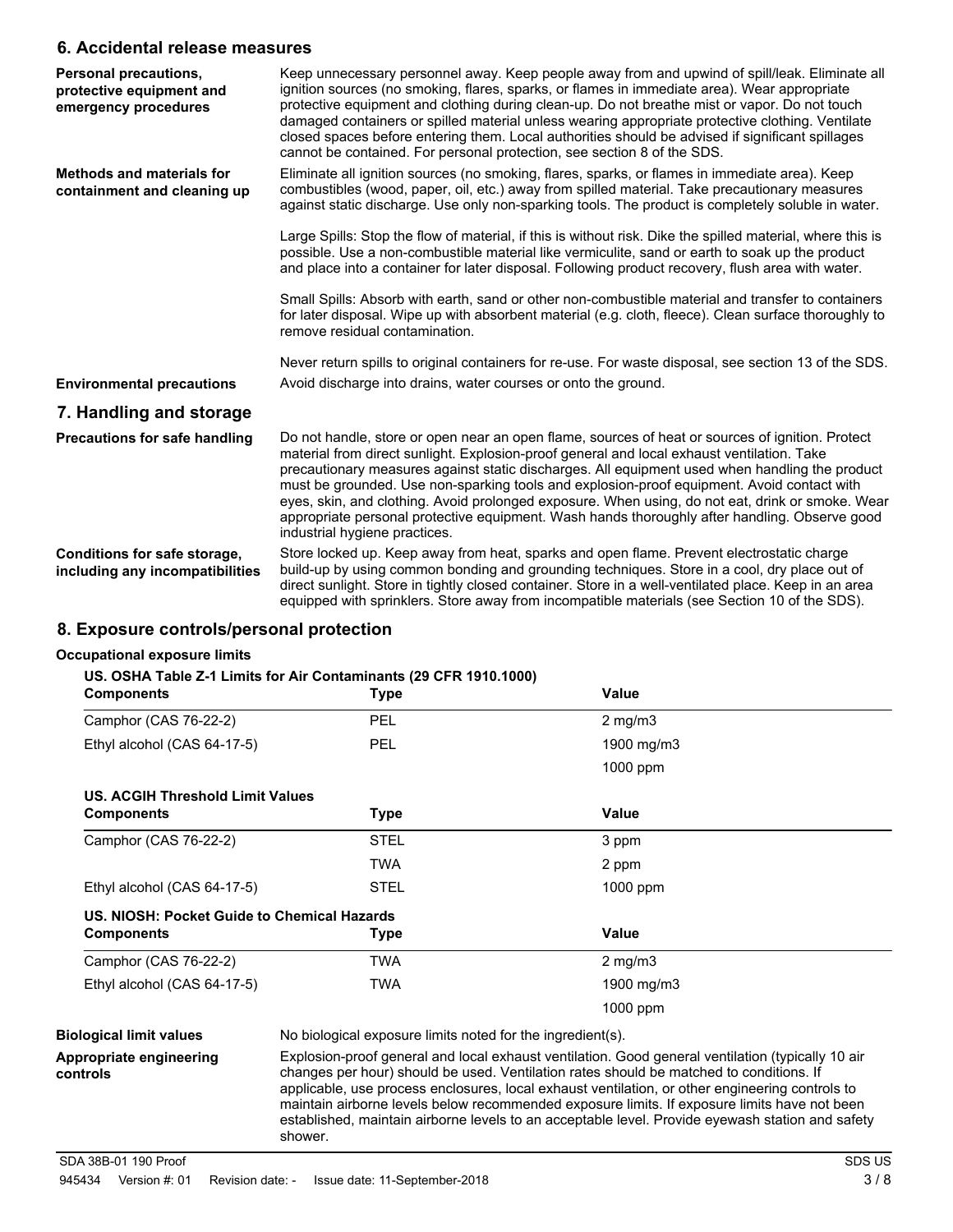#### **Individual protection measures, such as personal protective equipment Eye/face protection** Chemical goggles are recommended. **Skin protection** Wear appropriate chemical resistant gloves. Suitable gloves can be recommended by the glove supplier. Be aware that the liquid may penetrate the gloves. Frequent change is advisable. **Hand protection Skin protection Other** Wear appropriate chemical resistant clothing. Use of an impervious apron is recommended. If engineering controls do not maintain airborne concentrations below recommended exposure limits (where applicable) or to an acceptable level (in countries where exposure limits have not been established), an approved respirator must be worn. Respirator type: Chemical respirator with organic vapor cartridge. **Respiratory protection Thermal hazards** Wear appropriate thermal protective clothing, when necessary. When using do not smoke. Always observe good personal hygiene measures, such as washing after handling the material and before eating, drinking, and/or smoking. Routinely wash work clothing and protective equipment to remove contaminants. Contaminated work clothing should not be allowed out of the workplace. **General hygiene considerations**

# **9. Physical and chemical properties**

| Appearance                                        |                                            |
|---------------------------------------------------|--------------------------------------------|
| <b>Physical state</b>                             | Liquid.                                    |
| Form                                              | Liquid.                                    |
| Color                                             | Clear liquid; invisible vapor.             |
| Odor                                              | Characteristic.                            |
| <b>Odor threshold</b>                             | Not available.                             |
| рH                                                | Not available.                             |
| Melting point/freezing point                      | < -148 °F (< -100 °C)                      |
| Initial boiling point and boiling<br>range        | 172.94 - 176 °F (78.3 - 80 °C)             |
| <b>Flash point</b>                                | 57.2 - 62.6 °F (14.0 - 17.0 °C) Closed Cup |
| <b>Evaporation rate</b>                           | $3 - 3.3$ (butyl acetate = 1)              |
| <b>Flammability (solid, gas)</b>                  | Not applicable.                            |
| Upper/lower flammability or explosive limits      |                                            |
| <b>Flammability limit - lower</b><br>(%)          | 3.3 % v/v (for 100% ethyl alcohol)         |
| <b>Flammability limit - upper</b><br>(%)          | 19 % v/v (for 100% ethyl alcohol)          |
| Vapor pressure                                    | 41.4 - 44.6 mm Hg (68 °F (20 °C))          |
| <b>Vapor density</b>                              | $1.6$ (air = 1)                            |
| <b>Relative density</b>                           | 6.61 - 6.804 lb/gal (60 °F (15.56 °C))     |
| Solubility(ies)                                   |                                            |
| <b>Solubility (water)</b>                         | Completely soluble.                        |
| <b>Partition coefficient</b><br>(n-octanol/water) | Not available.                             |
| <b>Auto-ignition temperature</b>                  | 685.4 °F (363 °C) (for 100% ethyl alcohol) |
| <b>Decomposition temperature</b>                  | Not available.                             |
| <b>Viscosity</b>                                  | Not available.                             |
| <b>Other information</b>                          |                                            |
| <b>Explosive properties</b>                       | Not explosive.                             |
| <b>Oxidizing properties</b>                       | Not oxidizing.                             |
| 10. Stability and reactivity                      |                                            |

**Reactivity** The product is stable and non-reactive under normal conditions of use, storage and transport. **Chemical stability** Material is stable under normal conditions.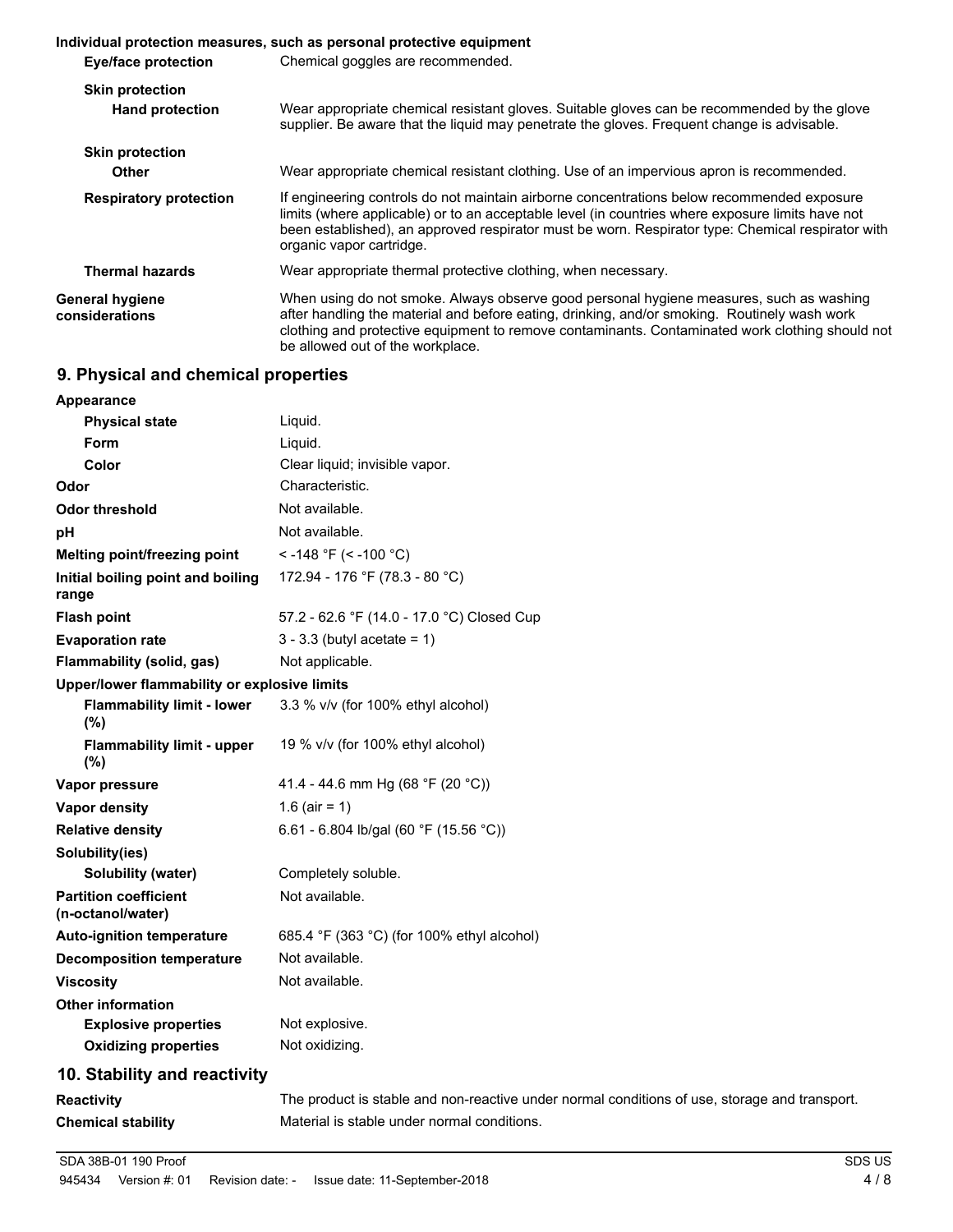| <b>Possibility of hazardous</b><br>reactions | No dangerous reaction known under conditions of normal use.                                                                                                              |
|----------------------------------------------|--------------------------------------------------------------------------------------------------------------------------------------------------------------------------|
| <b>Conditions to avoid</b>                   | Keep away from heat, hot surfaces, sparks, open flames and other ignition sources. Avoid<br>temperatures exceeding the flash point. Contact with incompatible materials. |
| Incompatible materials                       | Strong oxidizing agents.                                                                                                                                                 |
| <b>Hazardous decomposition</b><br>products   | No hazardous decomposition products are known.                                                                                                                           |

# **11. Toxicological information**

# **Information on likely routes of exposure**

| <b>Inhalation</b>                                                                  | Prolonged inhalation may be harmful.                                                                                                                                                                                                              |
|------------------------------------------------------------------------------------|---------------------------------------------------------------------------------------------------------------------------------------------------------------------------------------------------------------------------------------------------|
| <b>Skin contact</b>                                                                | May cause an allergic skin reaction.                                                                                                                                                                                                              |
| Eye contact                                                                        | Causes serious eye irritation.                                                                                                                                                                                                                    |
| Ingestion                                                                          | Expected to be a low ingestion hazard.                                                                                                                                                                                                            |
| Symptoms related to the<br>physical, chemical and<br>toxicological characteristics | Narcosis. Headache. Behavioral changes. Decrease in motor functions. Severe eye irritation.<br>Symptoms may include stinging, tearing, redness, swelling, and blurred vision. Coughing. May<br>cause an allergic skin reaction. Dermatitis. Rash. |

#### **Information on toxicological effects**

| Not expected to be acutely toxic.                                                                                   |                         |
|---------------------------------------------------------------------------------------------------------------------|-------------------------|
| <b>Species</b>                                                                                                      | <b>Test Results</b>     |
|                                                                                                                     |                         |
|                                                                                                                     |                         |
|                                                                                                                     |                         |
| Mouse                                                                                                               | 1310 mg/kg              |
|                                                                                                                     |                         |
|                                                                                                                     |                         |
|                                                                                                                     |                         |
|                                                                                                                     |                         |
|                                                                                                                     | 117 - 125 mg/l, 4 Hours |
|                                                                                                                     |                         |
|                                                                                                                     | 10470 mg/kg             |
| Prolonged skin contact may cause temporary irritation.                                                              |                         |
| Causes serious eye irritation.                                                                                      |                         |
|                                                                                                                     |                         |
| Not a respiratory sensitizer.                                                                                       |                         |
| May cause an allergic skin reaction.                                                                                |                         |
| No data available to indicate product or any components present at greater than 0.1% are<br>mutagenic or genotoxic. |                         |
| Not classifiable as to carcinogenicity to humans.                                                                   |                         |
| IARC Monographs. Overall Evaluation of Carcinogenicity                                                              |                         |
|                                                                                                                     |                         |
|                                                                                                                     |                         |
| OSHA Specifically Regulated Substances (29 CFR 1910.1001-1053)                                                      |                         |
| This product is not expected to cause reproductive or developmental effects.                                        |                         |
| May cause damage to organs (central nervous system, kidneys).                                                       |                         |
| Not classified.                                                                                                     |                         |
| Not an aspiration hazard.                                                                                           |                         |
| Prolonged inhalation may be harmful.                                                                                |                         |
|                                                                                                                     | Rat<br>Rat              |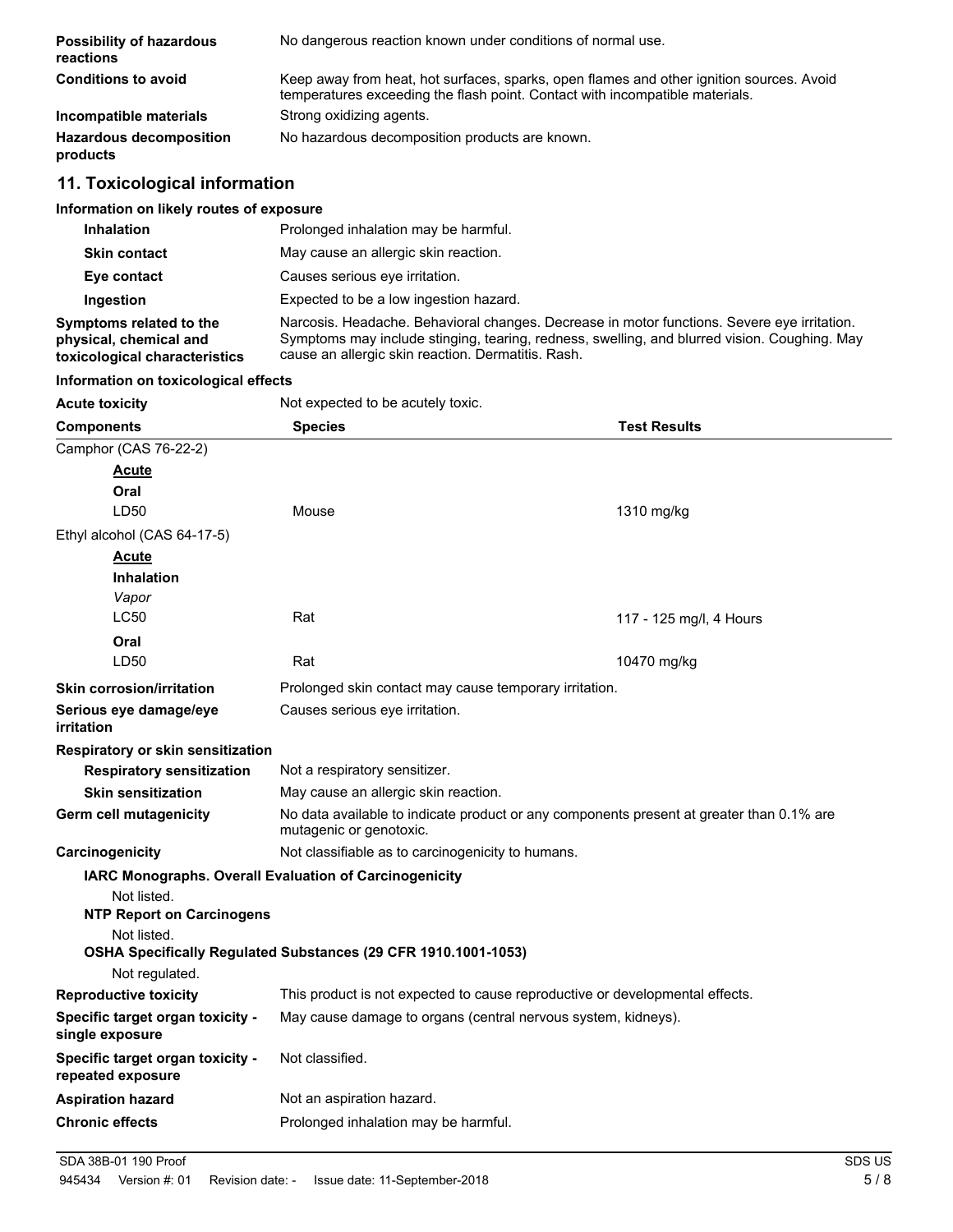# **12. Ecological information**

| Ecotoxicity                          |                                                                                                                                                                                                                                                                                                        | The product is not classified as environmentally hazardous. However, this does not exclude the<br>possibility that large or frequent spills can have a harmful or damaging effect on the environment. |                      |  |
|--------------------------------------|--------------------------------------------------------------------------------------------------------------------------------------------------------------------------------------------------------------------------------------------------------------------------------------------------------|-------------------------------------------------------------------------------------------------------------------------------------------------------------------------------------------------------|----------------------|--|
| <b>Components</b>                    |                                                                                                                                                                                                                                                                                                        | <b>Species</b>                                                                                                                                                                                        | <b>Test Results</b>  |  |
| Ethyl alcohol (CAS 64-17-5)          |                                                                                                                                                                                                                                                                                                        |                                                                                                                                                                                                       |                      |  |
| <b>Aquatic</b>                       |                                                                                                                                                                                                                                                                                                        |                                                                                                                                                                                                       |                      |  |
| Algae                                | <b>EC10</b>                                                                                                                                                                                                                                                                                            | Freshwater algae                                                                                                                                                                                      | 11.5 mg/l, 72 hours  |  |
|                                      | <b>EC50</b>                                                                                                                                                                                                                                                                                            | Freshwater algae                                                                                                                                                                                      | 275 mg/l, 72 hours   |  |
|                                      |                                                                                                                                                                                                                                                                                                        | Marine water algae                                                                                                                                                                                    | 1900 mg/l            |  |
|                                      | <b>NOEC</b>                                                                                                                                                                                                                                                                                            | Marine water algae                                                                                                                                                                                    | 1580 mg/l            |  |
| Fish                                 | <b>LC50</b>                                                                                                                                                                                                                                                                                            | Freshwater fish                                                                                                                                                                                       | 11200 mg/l, 24 hours |  |
|                                      | <b>NOEC</b>                                                                                                                                                                                                                                                                                            | Freshwater fish                                                                                                                                                                                       | 250 mg/l             |  |
| Invertebrate                         | <b>EC50</b>                                                                                                                                                                                                                                                                                            | Freshwater invertebrate                                                                                                                                                                               | 5012 mg/l, 48 hours  |  |
|                                      |                                                                                                                                                                                                                                                                                                        | Marine water invertebrate                                                                                                                                                                             | 857 mg/l, 48 hours   |  |
|                                      | <b>NOEC</b>                                                                                                                                                                                                                                                                                            | Freshwater invertebrate                                                                                                                                                                               | 9.6 mg/l, 10 days    |  |
|                                      |                                                                                                                                                                                                                                                                                                        | Marine water invertebrate                                                                                                                                                                             | 79 mg/l, 96 hours    |  |
| Other                                | <b>EC50</b>                                                                                                                                                                                                                                                                                            | Lemna minor                                                                                                                                                                                           | 4432 mg/l, 7 days    |  |
|                                      | <b>NOEC</b>                                                                                                                                                                                                                                                                                            | Lemna minor                                                                                                                                                                                           | 280 mg/l, 7 days     |  |
| <b>Other</b>                         |                                                                                                                                                                                                                                                                                                        |                                                                                                                                                                                                       |                      |  |
| Micro-organisms                      | <b>LC50</b>                                                                                                                                                                                                                                                                                            | Micro-organisms                                                                                                                                                                                       | 5800 mg/l, 4 hours   |  |
| <b>Terrestial</b>                    |                                                                                                                                                                                                                                                                                                        |                                                                                                                                                                                                       |                      |  |
| Plant                                | <b>EC50</b>                                                                                                                                                                                                                                                                                            | Terrestrial plant                                                                                                                                                                                     | 633 mg/kg dw         |  |
| <b>Persistence and degradability</b> |                                                                                                                                                                                                                                                                                                        | No data is available on the degradability of this product.                                                                                                                                            |                      |  |
| <b>Bioaccumulative potential</b>     |                                                                                                                                                                                                                                                                                                        | No data available for this product.                                                                                                                                                                   |                      |  |
| Mobility in soil                     |                                                                                                                                                                                                                                                                                                        | The product is completely soluble in water.                                                                                                                                                           |                      |  |
| Other adverse effects                | No other adverse environmental effects (e.g. ozone depletion, photochemical ozone creation<br>potential, endocrine disruption, global warming potential) are expected from this component.                                                                                                             |                                                                                                                                                                                                       |                      |  |
| 13. Disposal considerations          |                                                                                                                                                                                                                                                                                                        |                                                                                                                                                                                                       |                      |  |
| <b>Disposal instructions</b>         | Collect and reclaim or dispose in sealed containers at licensed waste disposal site. Incinerate the<br>material under controlled conditions in an approved incinerator. Do not incinerate sealed<br>containers. Dispose of contents/container in accordance with local/regional/national/international |                                                                                                                                                                                                       |                      |  |

|                                          | containers. Dispose of contents/container in accordance with local/regional/national/international<br>regulations.                                                                                                     |
|------------------------------------------|------------------------------------------------------------------------------------------------------------------------------------------------------------------------------------------------------------------------|
| Local disposal regulations               | Dispose in accordance with all applicable regulations.                                                                                                                                                                 |
| Hazardous waste code                     | The waste code should be assigned in discussion between the user, the producer and the waste<br>disposal company.                                                                                                      |
| Waste from residues / unused<br>products | Dispose of in accordance with local regulations. Empty containers or liners may retain some<br>product residues. This material and its container must be disposed of in a safe manner (see:<br>Disposal instructions). |
| Contaminated packaging                   | Since emptied containers may retain product residue, follow label warnings even after container is<br>emptied. Empty containers should be taken to an approved waste handling site for recycling or<br>disposal.       |

# **14. Transport information**

| DOT |                              |                        |
|-----|------------------------------|------------------------|
|     | UN number                    | UN1170                 |
|     | UN proper shipping name      | Ethyl alcohol solution |
|     | Transport hazard class(es)   |                        |
|     | <b>Class</b>                 | 3                      |
|     | <b>Subsidiary risk</b>       | -                      |
|     | Label(s)                     | 3                      |
|     | Packing group                | Ш                      |
|     | <b>Environmental hazards</b> |                        |
|     | <b>Marine pollutant</b>      | Nο.                    |
|     |                              |                        |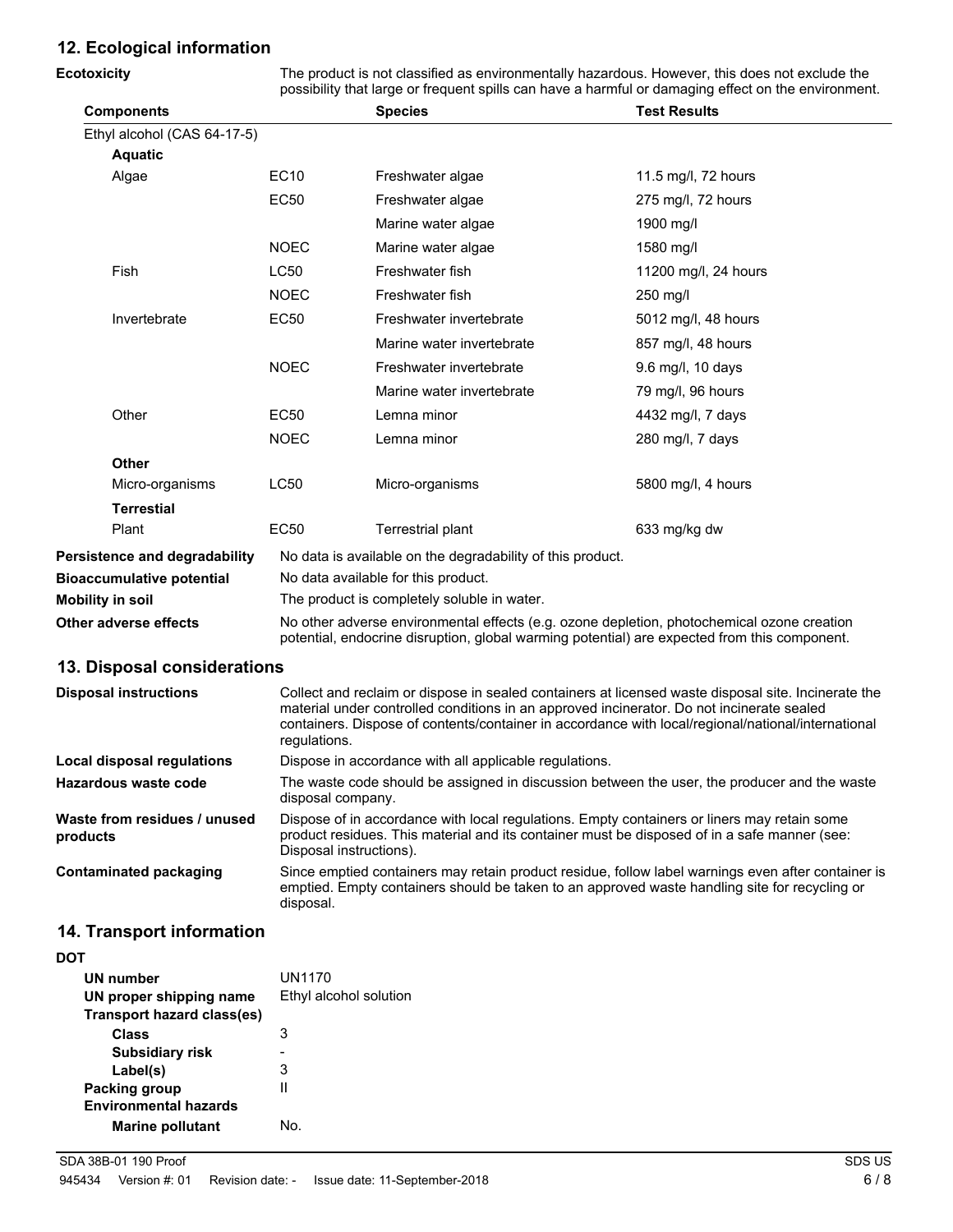|             | <b>Special provisions</b><br><b>Packaging exceptions</b><br>Packaging non bulk<br>Packaging bulk                     | Special precautions for user Read safety instructions, SDS and emergency procedures before handling.<br>24, IB2, T4, TP1<br>4b, 150<br>202<br>242                                            |        |  |  |
|-------------|----------------------------------------------------------------------------------------------------------------------|----------------------------------------------------------------------------------------------------------------------------------------------------------------------------------------------|--------|--|--|
| <b>IATA</b> |                                                                                                                      |                                                                                                                                                                                              |        |  |  |
|             | <b>UN number</b>                                                                                                     | <b>UN1170</b>                                                                                                                                                                                |        |  |  |
|             | UN proper shipping name                                                                                              | Ethyl alcohol solution                                                                                                                                                                       |        |  |  |
|             | <b>Transport hazard class(es)</b>                                                                                    |                                                                                                                                                                                              |        |  |  |
|             | <b>Class</b>                                                                                                         | 3                                                                                                                                                                                            |        |  |  |
|             | <b>Subsidiary risk</b><br><b>Packing group</b>                                                                       | $\mathbf{H}$                                                                                                                                                                                 |        |  |  |
|             | <b>Environmental hazards</b>                                                                                         | No.                                                                                                                                                                                          |        |  |  |
|             | <b>ERG Code</b>                                                                                                      | 3L                                                                                                                                                                                           |        |  |  |
| <b>IMDG</b> |                                                                                                                      | Special precautions for user Read safety instructions, SDS and emergency procedures before handling.                                                                                         |        |  |  |
|             | <b>UN number</b>                                                                                                     | <b>UN1170</b>                                                                                                                                                                                |        |  |  |
|             | UN proper shipping name                                                                                              | ETHYL ALCOHOL SOLUTION                                                                                                                                                                       |        |  |  |
|             | <b>Transport hazard class(es)</b><br><b>Class</b>                                                                    | 3                                                                                                                                                                                            |        |  |  |
|             | <b>Subsidiary risk</b>                                                                                               |                                                                                                                                                                                              |        |  |  |
|             | Packing group                                                                                                        | Ш                                                                                                                                                                                            |        |  |  |
|             | <b>Environmental hazards</b>                                                                                         |                                                                                                                                                                                              |        |  |  |
|             | <b>Marine pollutant</b>                                                                                              | No.                                                                                                                                                                                          |        |  |  |
|             | EmS                                                                                                                  | $F-E$ , S-D                                                                                                                                                                                  |        |  |  |
|             | Transport in bulk according to<br>Annex II of MARPOL 73/78 and<br>the IBC Code                                       | Special precautions for user Read safety instructions, SDS and emergency procedures before handling.<br>Not established.                                                                     |        |  |  |
|             | 15. Regulatory information                                                                                           |                                                                                                                                                                                              |        |  |  |
|             | <b>US federal regulations</b>                                                                                        | This product is a "Hazardous Chemical" as defined by the OSHA Hazard Communication<br>Standard, 29 CFR 1910.1200.                                                                            |        |  |  |
|             | TSCA Section 12(b) Export Notification (40 CFR 707, Subpt. D)                                                        |                                                                                                                                                                                              |        |  |  |
|             | Not regulated.<br><b>CERCLA Hazardous Substance List (40 CFR 302.4)</b>                                              |                                                                                                                                                                                              |        |  |  |
|             | Not listed.                                                                                                          |                                                                                                                                                                                              |        |  |  |
|             | <b>SARA 304 Emergency release notification</b>                                                                       |                                                                                                                                                                                              |        |  |  |
|             | Not regulated.<br>OSHA Specifically Regulated Substances (29 CFR 1910.1001-1053)                                     |                                                                                                                                                                                              |        |  |  |
|             | Not regulated.                                                                                                       |                                                                                                                                                                                              |        |  |  |
|             | Superfund Amendments and Reauthorization Act of 1986 (SARA)<br><b>SARA 302 Extremely hazardous substance</b>         |                                                                                                                                                                                              |        |  |  |
|             | Not listed.                                                                                                          |                                                                                                                                                                                              |        |  |  |
|             | SARA 311/312 Hazardous<br>chemical                                                                                   | Yes                                                                                                                                                                                          |        |  |  |
|             | <b>Classified hazard</b><br>categories                                                                               | Flammable (gases, aerosols, liquids, or solids)<br>Serious eye damage or eye irritation<br>Respiratory or skin sensitization<br>Specific target organ toxicity (single or repeated exposure) |        |  |  |
|             | SARA 313 (TRI reporting)<br>Not regulated.                                                                           |                                                                                                                                                                                              |        |  |  |
|             | Other federal regulations                                                                                            |                                                                                                                                                                                              |        |  |  |
|             | Clean Air Act (CAA) Section 112 Hazardous Air Pollutants (HAPs) List                                                 |                                                                                                                                                                                              |        |  |  |
|             | Not regulated.<br>Clean Air Act (CAA) Section 112(r) Accidental Release Prevention (40 CFR 68.130)<br>Not regulated. |                                                                                                                                                                                              |        |  |  |
|             | SDA 38B-01 190 Proof                                                                                                 |                                                                                                                                                                                              | SDS US |  |  |
|             |                                                                                                                      |                                                                                                                                                                                              |        |  |  |